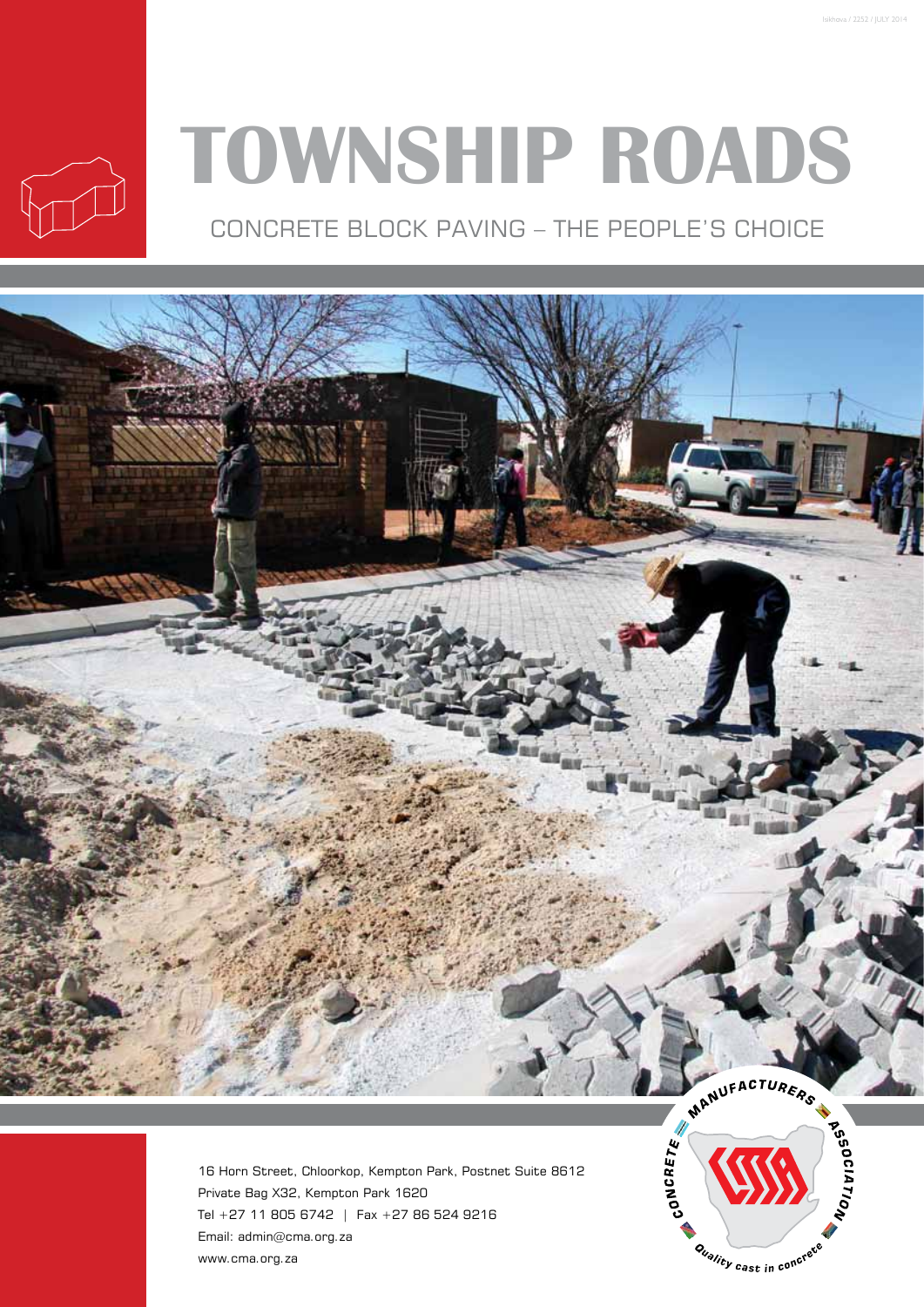

## **introduction**

Concrete Block Paving (CBP) roads have many advantages over tar roads, creating an infrastructure that carries the traffic at an accepted level of comfort and safety and built at an acceptable cost. No less, however, are the socioeconomic benefits that can be created for sustainable development of communities.

Concrete block paving is the ideal pavement system for low volume township roads for the following reasons:

## **TECHNICAL**

Concrete Block Paving (CBP) is a system of individual shaped blocks arranged to form a hard surface overlay that can last for decades with little or no maintenance being necessary. It is designed to endure the highest stresses of traffic. The blocks come in various designs and colours.

- Long lasting
- Hard wearing surface
- No Potholes
- Virtually maintenance free
- 100% South African

### **environmental**

- Aesthetically attractive
- No dust
- No vehicle damage
- Reusable

#### **safety**

- Improved skid resistance
- Considerable reduction of tyre spray from moving vehicles

## **socio-economic**

When considering the impact on the socio-economic circumstances of previously disadvantaged communities, projects that aim to create employment opportunities within a community and facilitate the involvement of the community should be adopted. This creates a Multiplier Effect of the revenue which is retained in the community. This means that money paid to residents is spent and re-spent within the community, thus providing increased growth of small enterprise and so substantially improving the quality of life for those residents

As part of "job creation" programmes, the communities can be given the opportunity to create a sustainable approach to job creation through the upgrading of the roads in their areas. Teams can easily be trained to lay the blocks.







The programmes have proven to be very successful and many people have been employed for many years. Marketable skills have been developed and many people have moved to use their newly-acquired skills in their own businesses.

Why Should Concrete Block Paving (CBP) be chosen as the surface medium?

- Labour intensive construction
- Create local employment
- Skills transfer
- Contractor development (several emerging contractors are managed by a project manager)
- "Ownership" of roads
- Total community involvement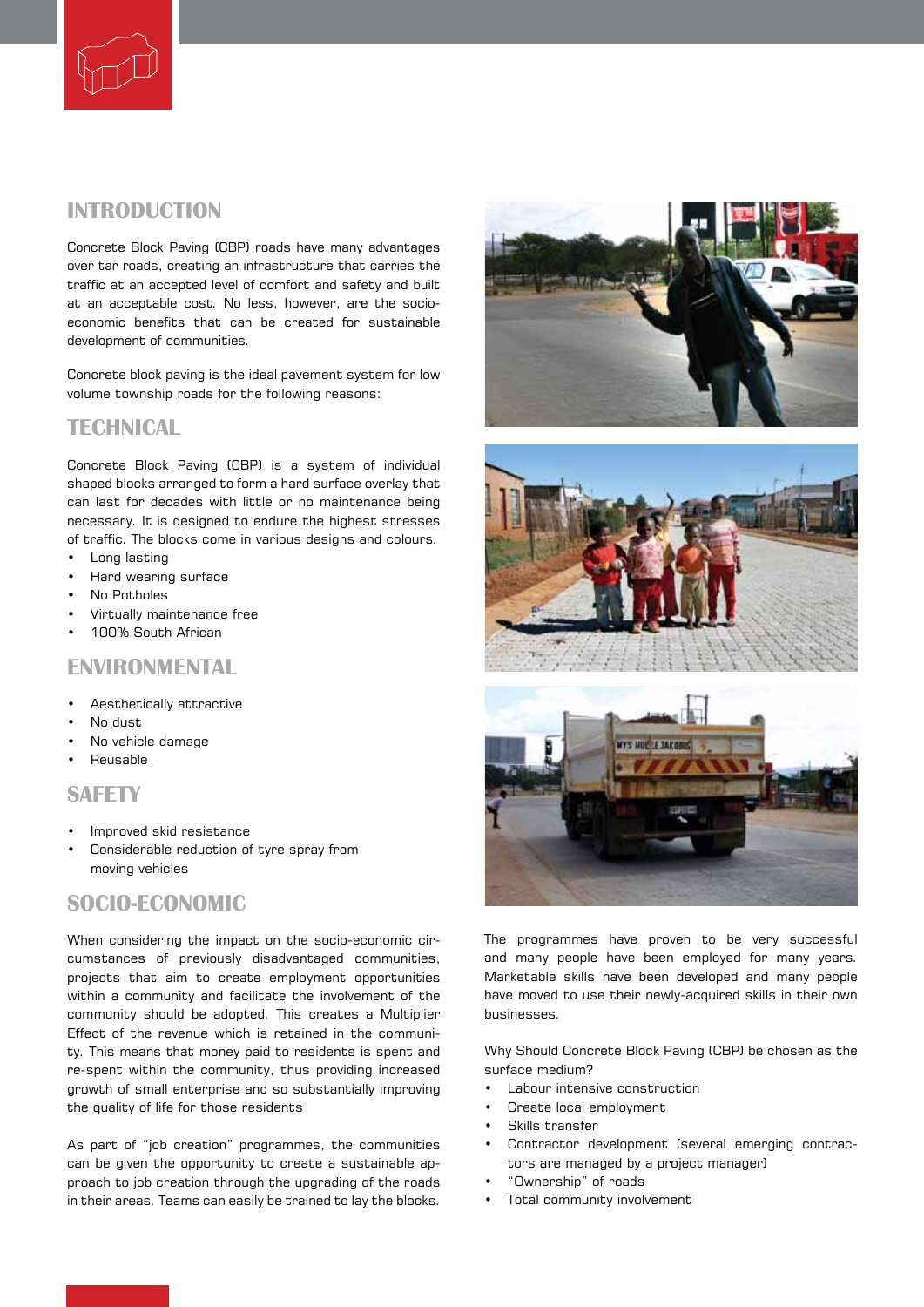





Paving has changed my life. I was unemployed for more than five years and a friend said I should come and register for paving. For the first time, I was able to buy food for my family. I know at the end of this project, I will be able to start my own business.

- Site employee, Soweto.

**66** The use of Paving Blocks as part of the incentive (while supporting EPWP) has improved the lives of Veterans and some of them are being included in SMME projects. This will enable them to work with gurus in paving. Thanks to PM Ember for making sure that this project was implemented successfully.

> - Niki Nkenene – Veteran co-ordinator, Culture, Heritage and Legacy Project.





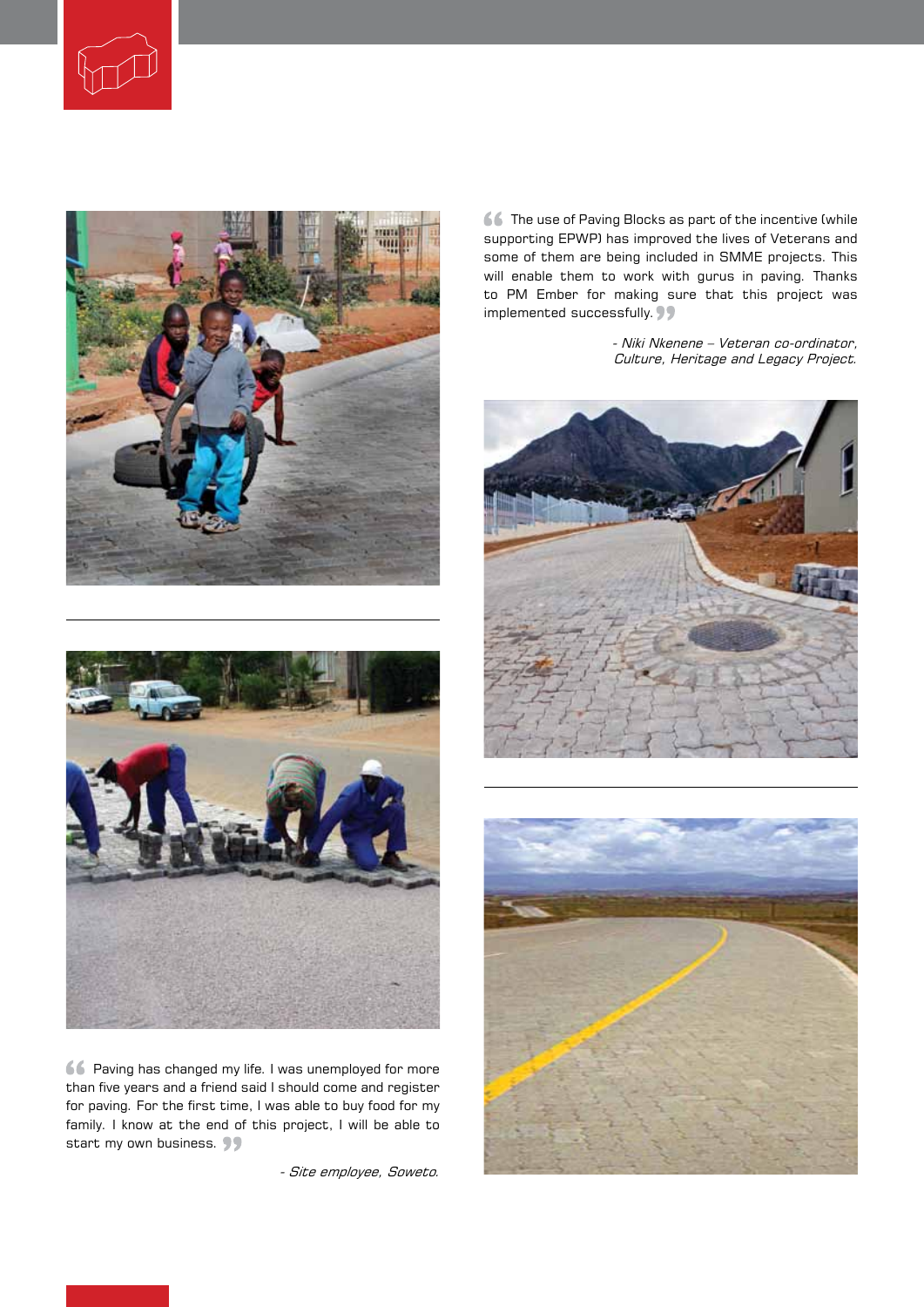

 $\begin{array}{|c|c|c|c|c|}\hline \bullet & \bullet & \bullet & \bullet\end{array}$  It brings joy to my heart to see what I have done with my own hands for my community.

- Site employee, Soweto.

Several local contractors have achieved hich competency levels in CBP laying and we employ them on all projects. They in turn employ local residents from the villages and train them to a high level of proficiency. Health and safety factors are, of course, also included in the training.

> - Lucain Paulik, Project Manager of the Royal Bafokeng Administration (RBA)





**66** I am one of the people who was involved in paving Bela Bela. Today,I have my own business. I am using stones, unused bricks or whatever I find useful for paving peoples driveways. 99

- Small contractor, Bela Bela.